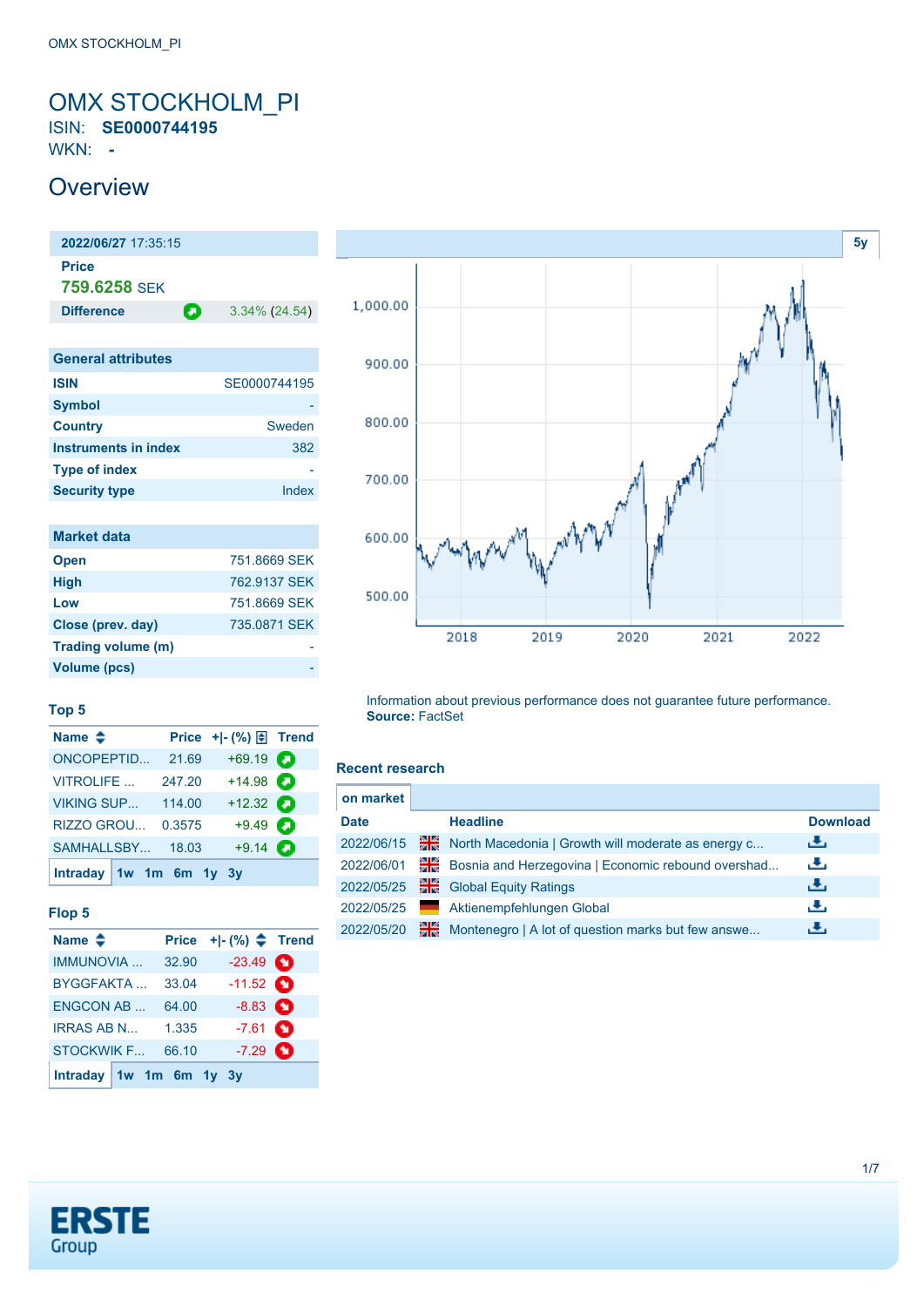| <b>Futures and Options</b> |  |
|----------------------------|--|
| <b>Related Futures</b>     |  |
| <b>Related Options</b>     |  |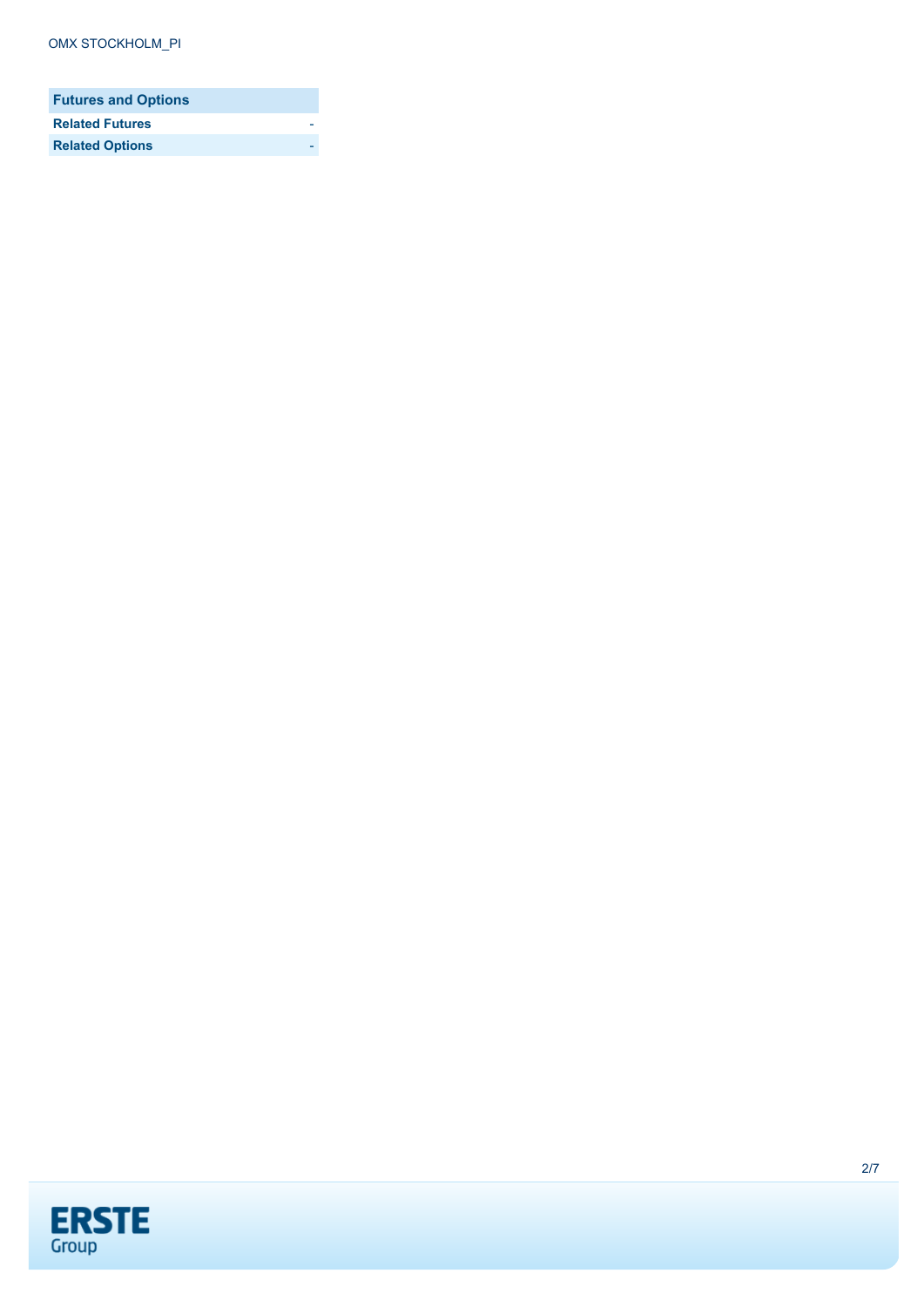# Details

**2022/06/27** 17:35:15 **Price**

**759.6258** SEK

**Difference** 3.34% (24.54)

| <b>General attributes</b>   |              |
|-----------------------------|--------------|
| <b>ISIN</b>                 | SE0000744195 |
| <b>Symbol</b>               |              |
| <b>Country</b>              | Sweden       |
| <b>Security type</b>        | Index        |
| <b>Instruments in index</b> | 382          |

| <b>Market data</b> |              |
|--------------------|--------------|
| <b>Open</b>        | 751.8669 SEK |
| <b>High</b>        | 762.9137 SEK |
| Low                | 751.8669 SEK |
| Close (prev. day)  | 735,0871 SEK |
| Trading volume (m) |              |
| Volume (pcs)       |              |

#### **Performance and Risk**

|                   | 6 <sub>m</sub> | 1v        | 3v        |
|-------------------|----------------|-----------|-----------|
| <b>Perf</b> (%)   | $-26.27%$      | $-17.13%$ | $+24.25%$ |
| Perf (abs.)       | -270.60        | $-157.03$ | $+148.28$ |
| <b>Beta</b>       |                |           |           |
| <b>Volatility</b> | 26.40          | 21.77     | 22.08     |



Information about previous performance does not guarantee future performance. **Source:** FactSet

| <b>Price data</b>                           |                             |
|---------------------------------------------|-----------------------------|
| Ø price 5 days   Ø volume 5 days (pcs.)     | 748.1114 SEK (0)            |
| Ø price 30 days   Ø volume 30 days (pcs.)   | 798.7211 SEK (0)            |
| Ø price 100 days   Ø volume 100 days (pcs.) | 850.5101 SEK (0)            |
| Ø price 250 days   Ø volume 250 days (pcs.) | 927.1351 SEK (0)            |
| <b>YTD High   date</b>                      | 1,051.4533 SEK (2022/01/04) |
| <b>YTD Low   date</b>                       | 729.5501 SEK (2022/06/22)   |
| 52 Weeks High   date                        | 1,051.4533 SEK (2022/01/04) |
| 52 Weeks Low   date                         | 729.5501 SEK (2022/06/22)   |

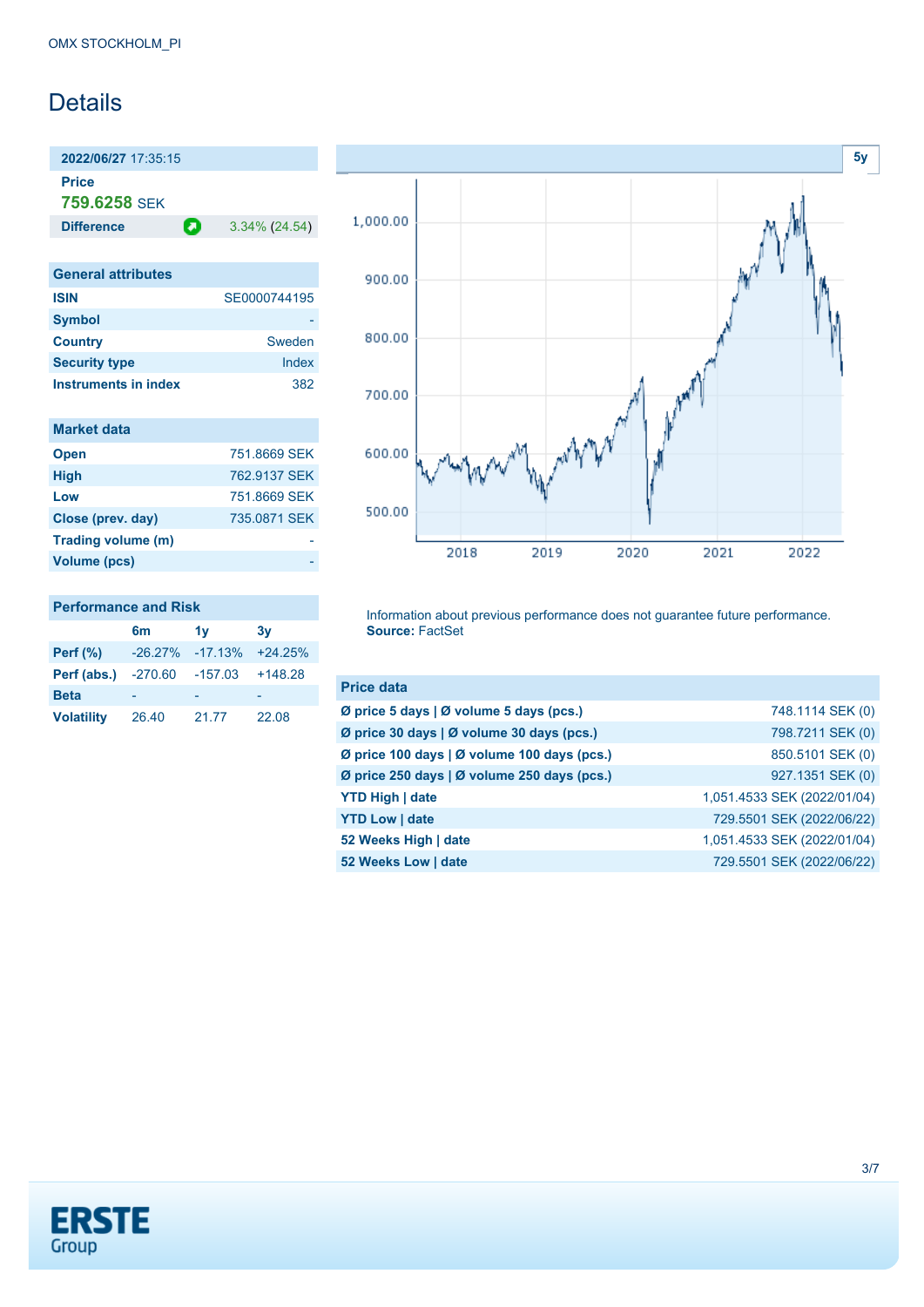# **Composition**

| Page 1 of 4 |  |
|-------------|--|
|             |  |
|             |  |

| Name $\triangle$<br><b>ISIN</b>                 | <b>Price</b> | Diff % $\triangleq$<br>$Diff +/-$ | Performance $\triangle$ | <b>Date</b><br><b>Time</b> | Turnover Pc. ♦<br>Turnover Money ♦ |
|-------------------------------------------------|--------------|-----------------------------------|-------------------------|----------------------------|------------------------------------|
| <b>AAK AB</b><br>SE0011337708                   | 163.60       | 2.09%<br>3.35                     |                         | 22/06/27<br>17:29:57       | 276,241<br>45,089,119.37           |
| <b>ABB LTD</b><br>CH0012221716                  | 273.50       | 3.29%<br>8.70                     |                         | 22/06/27<br>17:29:34       | 710.808<br>191,717,107.05          |
| <b>ABLIVA AB</b><br>SE0002575340                | 0.3395       | $-2.44%$<br>$-0.01$               |                         | 22/06/27<br>17:29:32       | 1,619,427<br>552,294.29            |
| <b>ACADEMEDIA AB NPV</b><br>SE0007897079        | 45.82        | 2.14%<br>0.96                     |                         | 22/06/27<br>17:29:40       | 363,872<br>15,977,615.55           |
| <b>ACTIC GROUP AB NPV</b><br>SE0009269467       | 8.40         | $-6.67%$<br>$-0.60$               |                         | 22/06/27<br>17:03:53       | 15.974<br>134,863.50               |
| <b>ACTIVE BIOTECH AB</b><br>SE0001137985        | 1.20         | 1.01%<br>0.01                     |                         | 22/06/27<br>17:29:59       | 125,451<br>149,687.89              |
| <b>ADDLIFE AB SER. B</b><br>SE0014401378        | 174.60       | 7.18%<br>11.70                    |                         | 22/06/27<br>17:29:34       | 231,491<br>40,113,408.40           |
| ADDNODE GROUP AB SER. B<br>SE0017885767         | 84.40        | 2.99%<br>2.45                     |                         | 22/06/27<br>17:29:52       | 96.816<br>8, 164, 576.85           |
| <b>ADDTECH AB SER. B</b><br>SE0014781795        | 137.90       | 4.08%<br>5.40                     |                         | 22/06/27<br>17:29:42       | 417,876<br>57,500,529.25           |
| <b>AFRICA OIL CORP</b><br>CA00829Q1019          | 17.24        | 7.21%<br>1.16                     |                         | 22/06/27<br>17:29:45       | 1,827,137<br>30,889,585.31         |
| <b>AFRY AB</b><br>SE0005999836                  | 141.70       | 5.59%<br>7.50                     |                         | 22/06/27<br>17:29:55       | 125.514<br>17,613,469.70           |
| <b>ALFA LAVAL AB</b><br>SE0000695876            | 257.90       | 4.71%<br>11.60                    |                         | 22/06/27<br>17:29:35       | 680,639<br>174,398,457.25          |
| <b>ALIMAK GROUP AB</b><br>SE0007158910          | 77.30        | 4.46%<br>3.30                     |                         | 22/06/27<br>17:29:43       | 64,667<br>4,962,161.20             |
| <b>ALLIGATOR BIOSCIENCE NPV</b><br>SE0000767188 | 1.498        | $-2.73%$<br>$-0.04$               |                         | 22/06/27<br>17:23:26       | 179,151<br>267,419.71              |
| ALLIGO AB SER. B<br>SE0009922305                | 100.00       | 2.67%<br>2.60                     |                         | 22/06/27<br>17:29:58       | 1,282<br>126,625.30                |
| <b>AMBEA AB</b><br>SE0009663826                 | 47.34        | 0.55%<br>0.26                     |                         | 22/06/27<br>17:29:44       | 115,411<br>5,441,210.77            |
| ANNEHEM FASTIGHETER AB SE<br>SE0015221684       | 24.15        | 3.65%<br>0.85                     |                         | 22/06/27<br>17:29:33       | 9,135<br>214,392.35                |
| <b>ANOTO GROUP AB</b><br>SE0010415281           | 0.69         | $-0.72%$<br>$-0.01$               |                         | 22/06/27<br>17:29:52       | 377,189<br>257,970.12              |
| AQ GROUP AB NPV<br>SE0000772956                 | 273.50       | $-0.55%$<br>$-1.50$               |                         | 22/06/27<br>17:29:50       | 10,371<br>2,853,997.50             |
| <b>ARCTIC PAPER SA</b><br>PLARTPR00012          | 31.90        | 4.93%<br>1.50                     |                         | 22/06/27<br>17:24:54       | 35,083<br>1,095,407.75             |
| ARION BANK SDR EACH REP 1<br>SE0010413567       | 12.16        | 4.29%<br>0.50                     |                         | 22/06/27<br>17:24:47       | 37,345<br>444,214.96               |
| <b>ARISE AB</b><br>SE0002095604                 | 40.35        | 1.51%<br>0.60                     |                         | 22/06/27<br>17:29:39       | 30,062<br>1,222,855.65             |
| ARJO AB SER'B'NPV<br>SE0010468116               | 66.00        | 1.69%<br>1.10                     |                         | 22/06/27<br>17:29:44       | 531,205<br>35,265,675.86           |

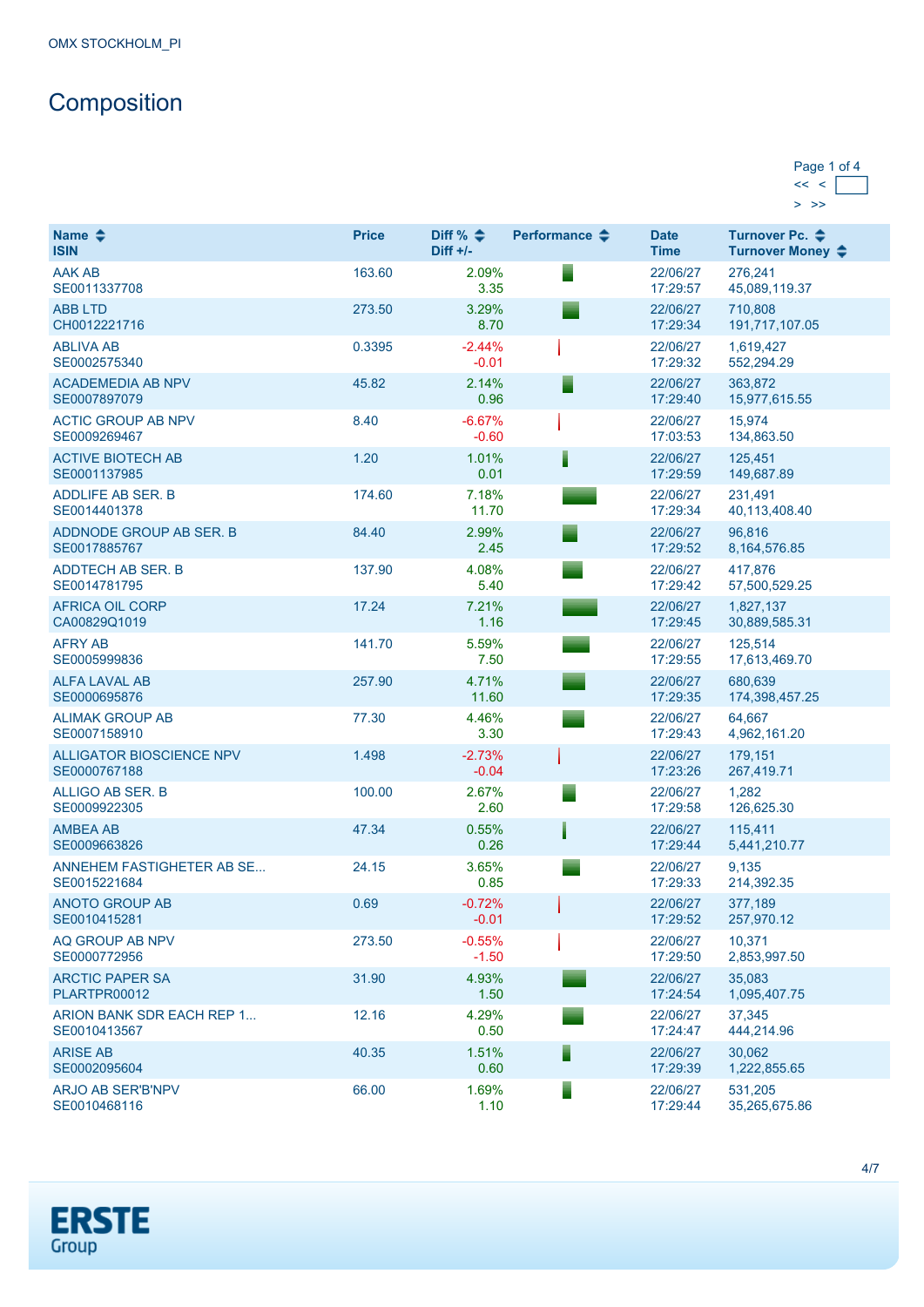| <b>ARLA PLAST AB NPV</b><br>SE0015810817           | 41.00    | 0.49%<br>0.20       |   | 22/06/27<br>16:53:51 | 370<br>15,359.65            |
|----------------------------------------------------|----------|---------------------|---|----------------------|-----------------------------|
| <b>ASCELIA PHARMA AB NPV</b><br>SE0010573113       | 21.00    | 1.94%<br>0.40       |   | 22/06/27<br>17:00:55 | 56,591<br>1,197,551.10      |
| ASSA ABLOY AB SER. B<br>SE0007100581               | 221.60   | 4.28%<br>9.10       |   | 22/06/27<br>17:29:58 | 1,939,591<br>427,571,931.90 |
| <b>ASTRAZENECA PLC</b><br>GB0009895292             | 1,343.00 | 2.75%<br>36.00      |   | 22/06/27<br>17:29:41 | 445,005<br>596,612,673.10   |
| ATLAS COPCO AB SER. A<br>SE0017486889              | 99.58    | 5.57%<br>5.25       |   | 22/06/27<br>17:29:57 | 5,415,311<br>534,221,430.72 |
| ATLAS COPCO AB SER. B<br>SE0017486897              | 88.76    | 5.72%<br>4.80       |   | 22/06/27<br>17:29:51 | 3,036,166<br>266,237,534.66 |
| ATRIUM LJUNGBERG AB SER<br>SE0000191827            | 144.00   | 4.05%<br>5.60       |   | 22/06/27<br>17:29:41 | 56,993<br>8,158,678.20      |
| <b>ATTENDO AB NPV</b><br>SE0007666110              | 22.10    | 0.55%<br>0.12       |   | 22/06/27<br>17:29:55 | 235,925<br>5,230,587.34     |
| <b>ATVEXA AB SER'B'NPV</b><br>SE0010599704         | 60.00    | $-3.23%$<br>$-2.00$ |   | 22/06/27<br>16:55:37 | 1,029<br>61,867.40          |
| <b>AUTOLIV INC. SDB</b><br>SE0000382335            | 777.40   | 4.35%<br>32.40      |   | 22/06/27<br>17:29:41 | 323,681<br>248,944,677.00   |
| AVANZA BANK HOLDING AB<br>SE0012454072             | 177.35   | 3.20%<br>5.50       |   | 22/06/27<br>17:29:56 | 718.598<br>128,532,190.51   |
| <b>AXFOOD AB</b><br>SE0006993770                   | 283.40   | 3.96%<br>10.80      |   | 22/06/27<br>17:29:54 | 306.749<br>86, 180, 414. 25 |
| <b>B3 CONSULTING GROUP AB</b><br>SE0008347660      | 97.20    | 2.32%<br>2.20       |   | 22/06/27<br>17:29:56 | 24,397<br>2,366,617.40      |
| <b>BACTIGUARD HOLDING AB SER</b><br>SE0005878741   | 110.00   | $-0.54%$<br>$-0.60$ |   | 22/06/27<br>17:29:31 | 2,489<br>269,251.40         |
| <b>BALCO GROUP AB NPV</b><br>SE0010323998          | 65.10    | $-2.84%$<br>$-1.90$ |   | 22/06/27<br>17:29:48 | 3,642<br>235,380.60         |
| <b>BE GROUP AB</b><br>SE0008321921                 | 111.00   | 2.02%<br>2.20       |   | 22/06/27<br>17:29:58 | 57,120<br>6,326,750.60      |
| <b>BEIJER ALMA AB SER. B</b><br>SE0011090547       | 172.60   | 2.98%<br>5.00       |   | 22/06/27<br>17:29:37 | 21,601<br>3,667,178.20      |
| <b>BEIJER ELECTRONICS GROUP</b><br>SE0000671711    | 55.50    | 1.09%<br>0.60       | E | 22/06/27<br>16:23:03 | 4,020<br>202,904.10         |
| <b>BEIJER REF AB SER. B</b><br>SE0015949748        | 140.00   | 4.24%<br>5.70       |   | 22/06/27<br>17:29:50 | 329,624<br>45,782,668.85    |
| <b>BERGMAN &amp; BEVING AB SER</b><br>SE0000101362 | 112.00   | 4.67%<br>5.00       |   | 22/06/27<br>17:29:59 | 4,221<br>466,096.80         |
| BERGS TIMBER AB SER. B<br>SE0018012932             | 43.80    | 6.93%<br>2.84       |   | 22/06/27<br>17:29:55 | 51,903<br>2,217,263.76      |
| <b>BESQAB AB NPV</b><br>SE0005991411               | 103.00   | $-0.48%$<br>$-0.50$ |   | 22/06/27<br>17:24:45 | 758<br>78,387.00            |
| <b>BETSSON AB SER. B</b><br>SE0017767742           | 62.00    | 2.23%<br>1.35       |   | 22/06/27<br>17:29:36 | 161,189<br>9,870,835.05     |
| BETTER COLLECTIVE A/S EUR<br>DK0060952240          | 144.60   | 2.99%<br>4.20       |   | 22/06/27<br>17:29:46 | 19,415<br>2,795,226.55      |
| <b>BHG GROUP AB</b><br>SE0010948588                | 35.24    | 4.38%<br>1.48       |   | 22/06/27<br>17:29:45 | 607,299<br>21,492,381.99    |
| <b>BICO GROUP AB SER. B</b><br>SE0013647385        | 97.54    | 8.35%<br>7.52       |   | 22/06/27<br>17:29:51 | 220,341<br>21,103,703.29    |
| <b>BILIA AB SER. A</b><br>SE0009921588             | 149.90   | 4.46%<br>6.40       |   | 22/06/27<br>17:29:51 | 138,308<br>20,565,254.10    |
| <b>BILLERUDKORSNÄS AB</b>                          | 119.50   | 0.46%               |   | 22/06/27             | 389,391                     |

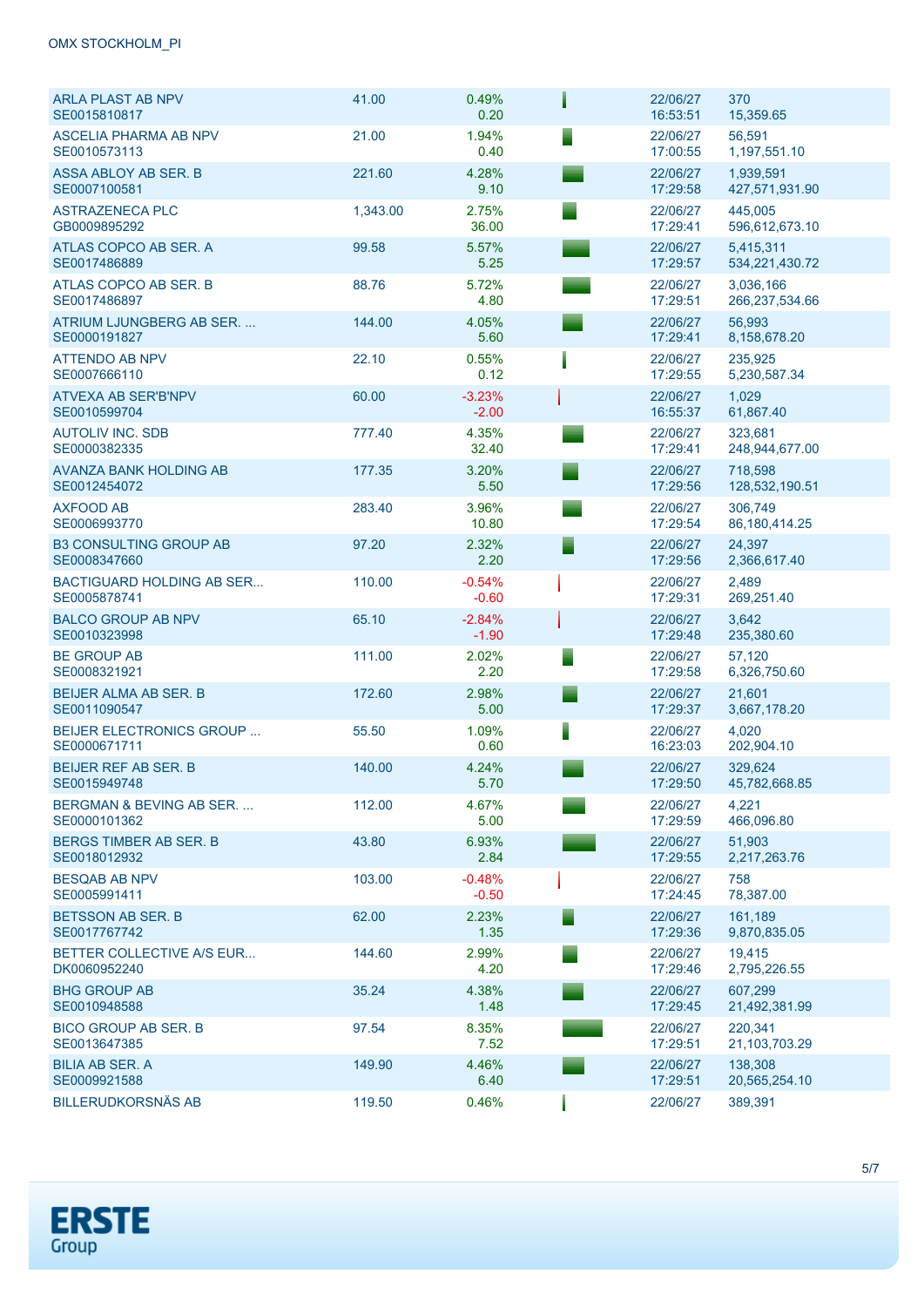## OMX STOCKHOLM\_PI

| SE0000862997                                     |        | 0.55                 | 17:29:31             | 46,531,133.76               |
|--------------------------------------------------|--------|----------------------|----------------------|-----------------------------|
| <b>BIOARCTIC AB SER'B'NPV</b><br>SE0010323311    | 79.10  | 3.87%<br>2.95        | 22/06/27<br>17:29:50 | 54,261<br>4,247,269.90      |
| <b>BIOGAIA AB SER. B</b><br>SE0017769995         | 101.00 | 1.66%<br>1.65        | 22/06/27<br>17:29:30 | 121,970<br>12,318,135.70    |
| <b>BIOINVENT INTERNATIONAL A</b><br>SE0015244520 | 45.15  | 0.33%<br>0.15        | 22/06/27<br>17:29:53 | 35.671<br>1,621,598.65      |
| <b>BIOTAGE AB</b><br>SE0000454746                | 177.70 | 3.31%<br>5.70        | 22/06/27<br>17:29:44 | 70,101<br>12,316,361.10     |
| <b>BJÖRN BORG AB</b><br>SE0017766520             | 37.00  | 2.64%<br>0.95        | 22/06/27<br>17:29:30 | 7,772<br>286,244.15         |
| <b>BOLIDEN AB</b><br>SE0017768716                | 341.20 | 3.24%<br>10.70       | 22/06/27<br>17:29:48 | 1,365,789<br>466,071,401.09 |
| <b>BONAVA AB SER'A'NPV</b><br>SE0008091573       | 31.00  | 2.31%<br>0.70        | 22/06/27<br>17:29:40 | 161<br>2,890.10             |
| <b>BONAVA AB SER'B'NPV</b><br>SE0008091581       | 30.94  | 2.11%<br>0.64        | 22/06/27<br>17:29:47 | 414,895<br>12,919,335.84    |
| <b>BONESUPPORT HOLDING AB</b><br>SE0009858152    | 70.00  | 2.49%<br>1.70        | 22/06/27<br>17:29:50 | 247,345<br>17,513,322.73    |
| <b>BONG AB</b><br>SE0000396061                   | 0.894  | $-2.83%$<br>$-0.03$  | 22/06/27<br>17:29:45 | 41,402<br>36,924.40         |
| <b>BOOZT AB</b><br>SE0009888738                  | 65.55  | 0.08%<br>0.05        | 22/06/27<br>17:29:40 | 261,764<br>17,195,259.90    |
| <b>BOULE DIAGNOSTICS AB</b><br>SE0011231158      | 35.70  | 2.00%<br>0.70        | 22/06/27<br>17:29:30 | 7,595<br>267,256.30         |
| <b>BRAVIDA HOLDING AB</b><br>SE0007491303        | 88.30  | 1.03%<br>0.90        | 22/06/27<br>17:29:45 | 211,568<br>18,428,755.90    |
| <b>BRINOVA FASTIGHETER AB SE</b><br>SE0008347652 | 22.00  | $-0.68%$<br>$-0.15$  | 22/06/27<br>17:24:46 | 19,014<br>418,711.35        |
| <b>BTS GROUP AB SER. B</b><br>SE0000805426       | 320.00 | 3.23%<br>10.00       | 22/06/27<br>17:29:56 | 2,572<br>831,877.50         |
| <b>BUFAB AB</b><br>SE0005677135                  | 264.50 | 6.22%<br>15.50       | 22/06/27<br>17:29:47 | 164,767<br>43,975,479.50    |
| <b>BULTEN AB</b><br>SE0003849223                 | 64.10  | 2.07%<br>1.30        | 22/06/27<br>17:29:43 | 15,061<br>970,897.30        |
| <b>BURE EQUITY AB</b><br>SE0000195810            | 216.20 | 7.03%<br>14.20       | 22/06/27<br>17:29:54 | 141,419<br>30,328,682.20    |
| <b>BYGGFAKTA GROUP NORDIC HO</b><br>SE0016798581 | 33.04  | $-11.52%$<br>$-4.30$ | 22/06/27<br>17:29:38 | 64,435<br>2,256,827.44      |
| <b>BYGGMAX GROUP AB</b><br>SE0003303627          | 54.75  | 3.60%<br>1.90        | 22/06/27<br>17:29:56 | 126,777<br>6,952,758.45     |
| C-RAD AB SER. B<br>SE0002016352                  | 42.00  | 2.07%<br>0.85        | 22/06/27<br>17:18:18 | 12,540<br>519,451.50        |
| <b>CALLIDITAS THERAPEUTICS A</b><br>SE0010441584 | 95.55  | $-1.49%$<br>$-1.45$  | 22/06/27<br>17:29:56 | 288.243<br>27,708,696.38    |
| <b>CAMURUS AB NPV</b><br>SE0007692850            | 197.40 | 2.71%<br>5.20        | 22/06/27<br>17:29:59 | 55,721<br>11,051,360.45     |
| <b>CANTARGIA AB</b><br>SE0006371126              | 8.09   | 2.66%<br>0.21        | 22/06/27<br>17:29:39 | 742,974<br>6,107,111.52     |
| CARY GROUP HOLDING AB NPV<br>SE0016609671        | 42.00  | 1.79%<br>0.74        | 22/06/27<br>17:29:31 | 146,966<br>6,173,918.37     |
| <b>CASTELLUM AB</b><br>SE0000379190              | 146.05 | 5.99%<br>8.25        | 22/06/27<br>17:29:58 | 1,360,975<br>197,311,006.19 |
| <b>CATELLA AB SER. A</b><br>SE0000188500         | 33.00  | $0.00\%$<br>0.00     | 22/06/27<br>17:29:59 | 200<br>6,580.00             |